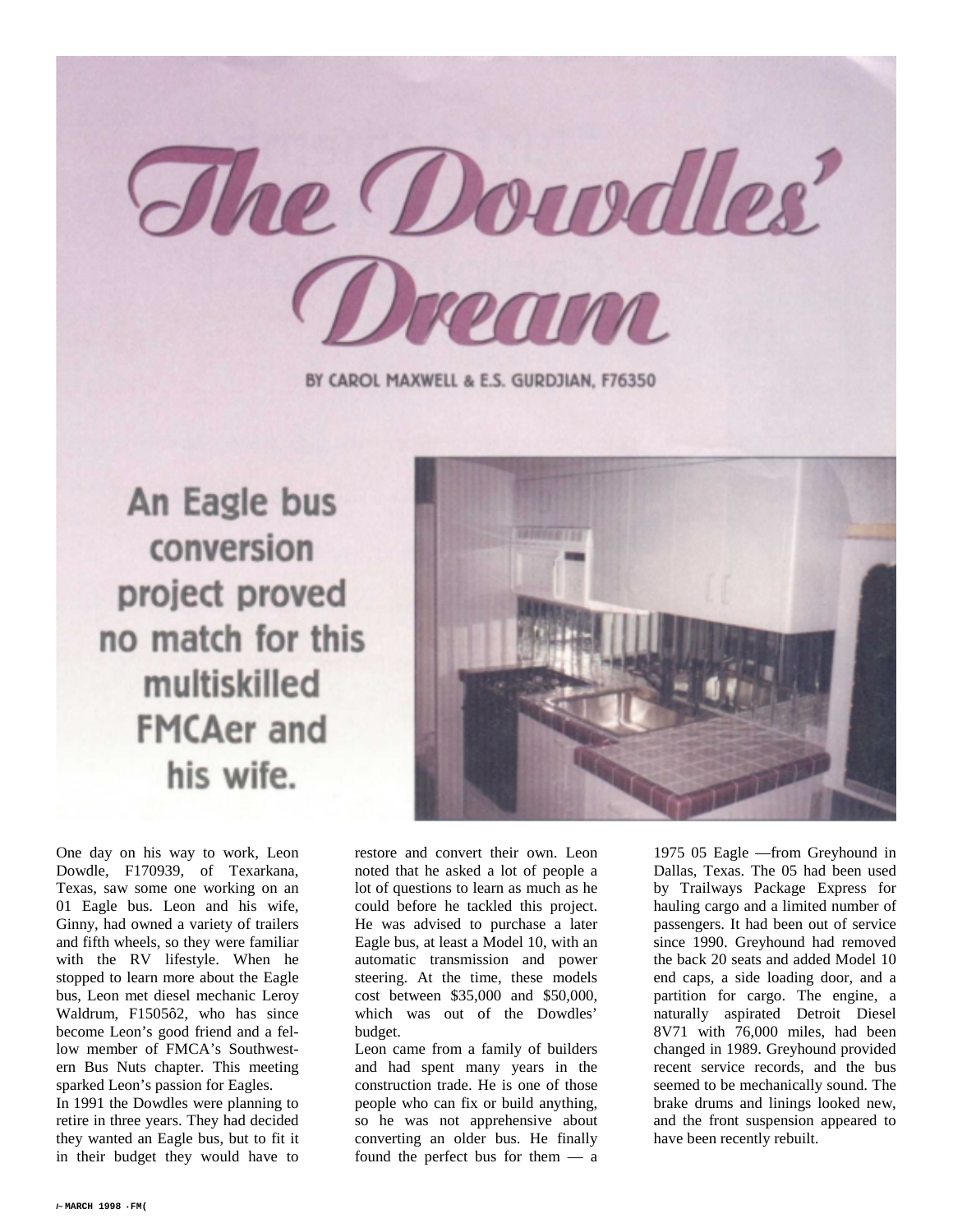



During the conversion process, Leon still had a full-time job, so he worked on the bus in the evening and on week-ends. Although Leon primarily prefers to work alone, Ginny, a retired art teacher, helped out when he needed an extra pair of hands. She also made a videotape that documents the entire conversion.

Texarkana does get some snow during the winter months, so Leon built a protective structure on a cement pad adjacent to the garage to house the bus. The first step of the conversion was to remove the seats and the existing interior and exterior panels to expose the entire frame. Leon sandblasted the frame to remove rust

*Leon and Ginny Dowdle performed a Cinderella-like transformation on a 1975 05 Eagle bus. The bus went from cargo and passenger hauler to a sparkling home on wheels.*

and then painted it with primer. This work is easy to describe in just two sentences, but it took several painstaking months to perform.

The exterior work began with raising the roof. Leon knew it could be done, but he wasn't quite sure how. He asked many more questions and relied on common sense and his construction experience. According to Leon, the fiberglass work on the end caps was very difficult. Still, he did all the work himself, aided by a friend's verbal instructions. He now says that if he were doing another restoration, he would hire someone else to do the fiberglass, or install new caps. Sanding is a terrible job, and the fiberglass scatters everywhere like thousands of pine needles.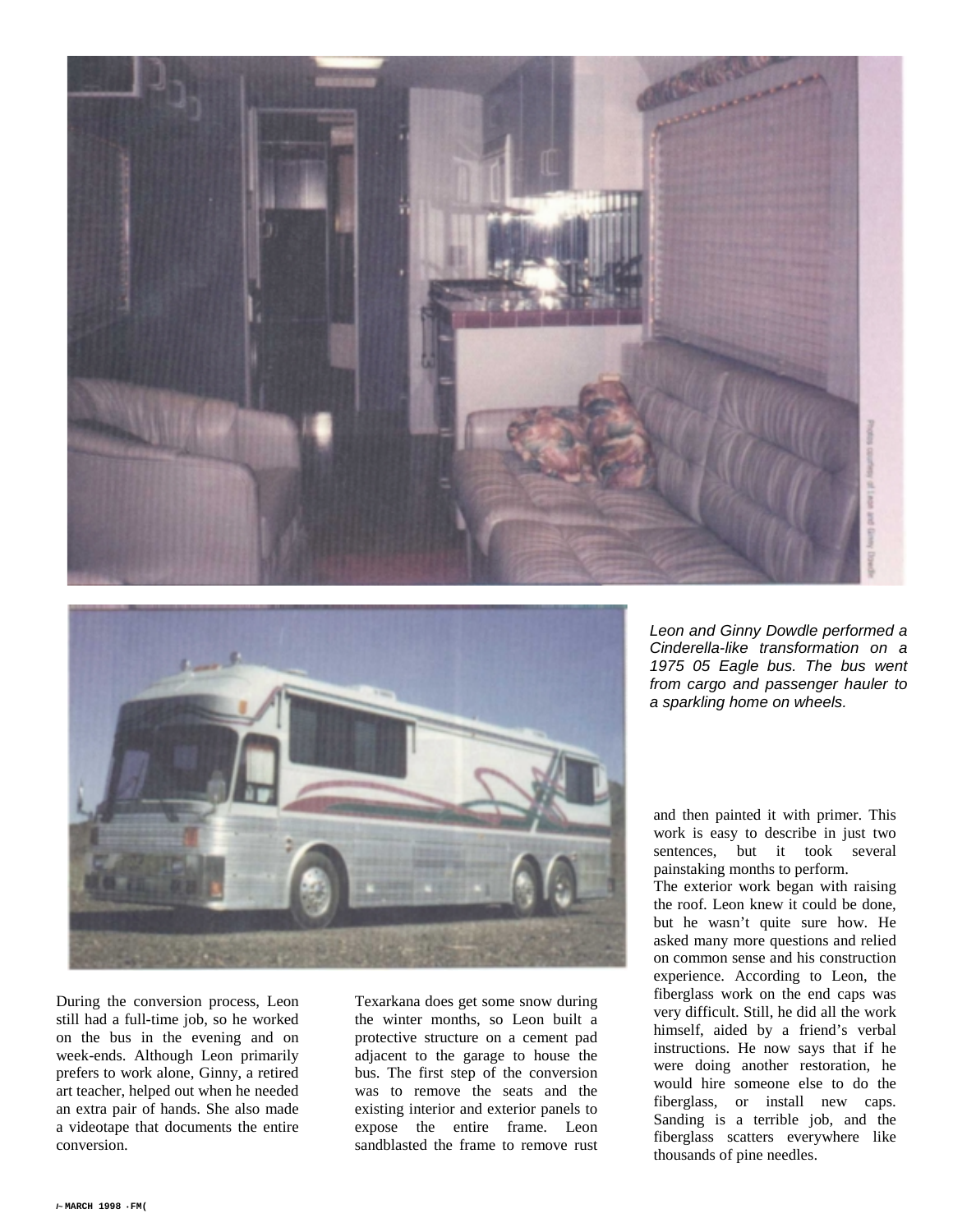Always resourceful, Leon found a single piece of salvage aluminum at a good price for the exterior skin. Ginny's impressive video footage shows Leon using a series of ropes to lift and hold the aluminum, and a come-along to stretch it so he could tack it in place. New extruded siding was added from the bay door hinges downward. At this point, Leon measured for new windows and placed an order. After Leon completed the outer skin, he installed the windows.

The next major project was the coach interior. The Dowdles adapted a production motorhome floor plan that closely met their needs, and they laid it out on the floor with tape. Next, they purchased appliances and fixtures. The Dowdles bought these







*The mechanics of the Dowdles' conversion are illustrated here in various stages. One of the major changes Leon made was to remove the old Detroit Diesel 8V71 engine and replace it with a Detroit Diesel Series 60 engine (above). Changes were made to the Allison 740 transmission to adapt it to the higher-torque engine, and a new radiator and charge air cooler were installed.*

items a year before their planned installation, because they needed to be on hand to measure for fit. No matter what a product's specifications state, Leon said, the actual measurements may vary slightly. Since a coach has very tight tolerances, these measurements are crucial.

For the 12-volt-DC electrical system,

a #10 wire pair was run from front to rear above the windows. These wires were weather-coated industrial braid. Loops were dropped at intervals where the need for a 12-volt-DC supply was anticipated. At the center of the coach, the wires split for two circuits across the width of the coach. AC wires were run along both sidewalls below the windows, with proposed outlet areas in the kitchen, living room, bedroom, and bath. The AC wires were then pulled to a breaker box in the clothes closet.

The walls and ceiling are layered with foam insulation, window framing,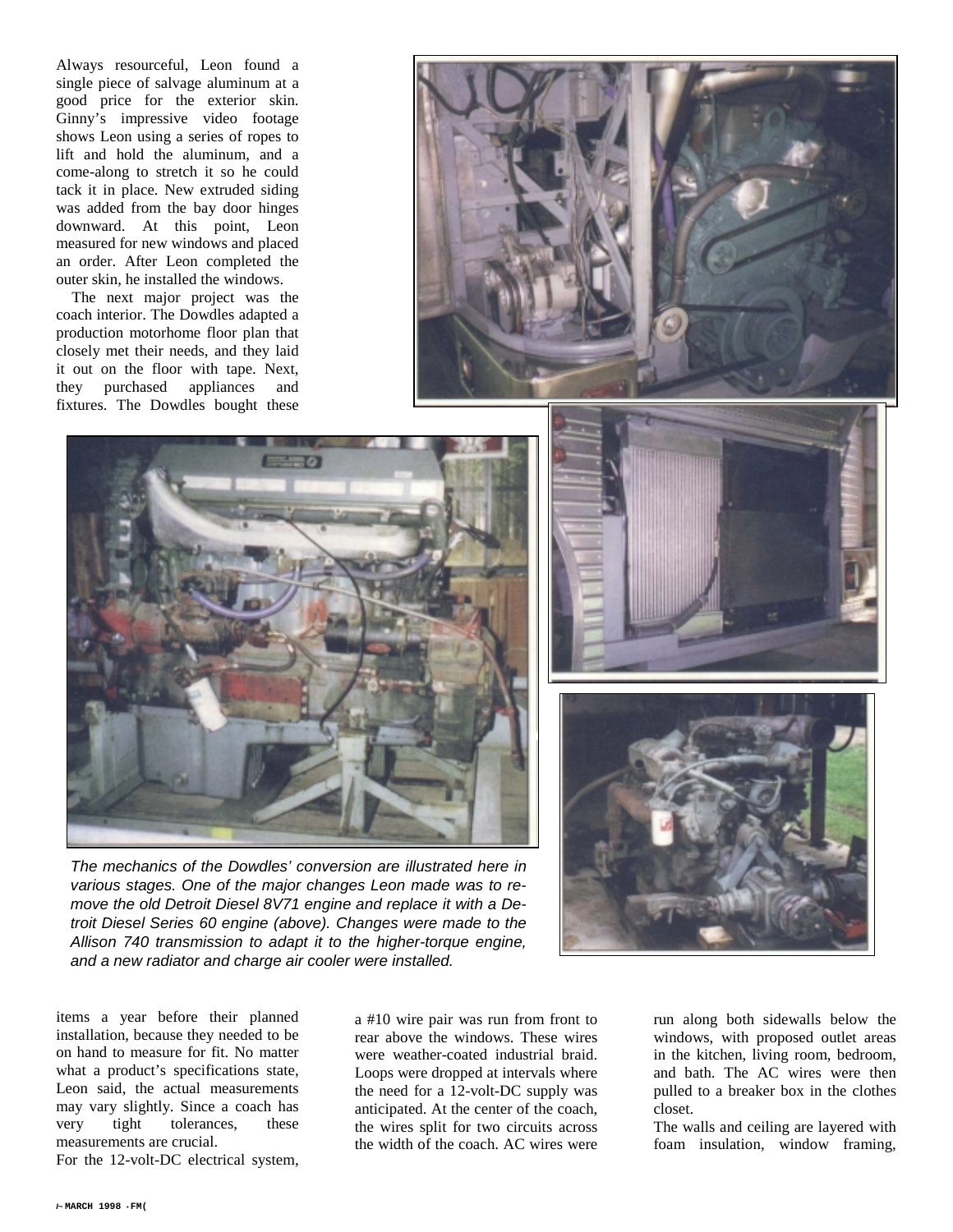furring strips, and 1/4-inch lauan. At the ceiling side curve, two layers of 1/4-inch lauan held with a liquid adhesive and staples are used to more easily conform to the ceiling curve. An automotive-type headliner was also installed on the ceiling.

After the walls were completed, Leon roughed in the plumbing and stubbed out the hot and cold water supply lines on the passenger side of the rear bay. Solid copper was used throughout the plumbing system. He positioned the commode to drop straight down into the 52-gallon black water tank located in the rear bay. The rear bay also houses a 100-gallon fresh water tank and a 100-gallon gray water tank. All of the tanks are polyethylene and are sandwiched in a plywood enclosure for stability. A three-way 10-gallon Atwood water heater (AC, gas, and heat exchange) is also included in the rear plumbing bay.

The old air-conditioner condenser compartment, aft of the rear axle, houses a Heart Freedom 25 inverter/charger and a vented battery compartment with six 6-volt golf cart batteries in a series/parallel arrangement rated at 660 amp-hours 12-volt DC. Three Group 31 batteries, each rated at 650 cca, provide engine starting power. A 45,000-Btu Suburban furnace is located in the middle bay with ducts front to rear, and a 50-gallon LP-gas tank is enclosed across the width of the coach. A Power Tech 10-kw diesel generator and storage areas complete the layout of the bays. Air conditioning is supplied by two 13.5- Btu Coleman roof units.

Leon hired a cabinetmaker for the interior finish work, but he was always present to help and learn. The cabinetmaker was very precise and willing to teach; in fact, Leon learned so much that he was able to finish the front of the coach by himself. Interestingly, Leon painted the cabinets with a high-quality automotive paint, which we initially thought was a laminate.

After the interior carpentry was completed, the exterior was painted. done by Dale Henry of Ozark Mountain Coach. Leon learned from Mr. Henry that the coach had been widened to 102 inches before the engine was installed. Meanwhile, a friend of Leon's in the truck salvage

Ginny designed the paint scheme along with Jim Burton, a friend of the Dowdles who is a body-shop manager. The painting was done at night over a three-week period.

Ginny's artistic skills are evident in the interior decor, and her superb flair for simple elegance is everywhere. In the living room, amethyst carpeting is highlighted by gray leather captains' chairs and a gray sofa by Villa. Ginny opted to use a convertible dining table between the captains' chairs in the living room, so the kitchen is open and expansive. In the kitchen, Ginny chose a single large stainless-steel sink rather than one with two small basins. The counter is covered with ceramic tile, and 4-inch strips of mirror with beveled edges form the backsplash. Along with the usual appliances, including a microwave oven and an icemaker, the kitchen contains an appliance garage for storing small appliances. Ginny also selected a combination washer-dryer, which is located near the bath area.

The walk-through bath boasts a garden tub with a custom-made shower enclosure that features a "raindrop" glass design. The bedroom continues the amethyst and gray color scheme in the comforter and window coverings, and the beveled-edge strip mirrors covering the bed's headboard add just the right amount of glitz.

Leon followed the advice that he would need to install power steering if he intended to keep the manual transmission. All components for the power steering, including a tilttelescopic steering wheel, were purchased as a kit. Installation of the steering box was difficult, since the new box was bigger and heavier than the old one. New brackets had to be fabricated, and the power steering pump required a Detroit Diesel adapter kit for mounting to the 8V71 engine. The total labor was 32 hours; total cost, \$2,700.

One final adjustment was necessary to make the coach sit level and handle correctly. The front suspension was raised and the bogie axle was lowered to put more weight on the rear.

business had located a Series 60 engine in a wrecked truck. The engine had logged 200,000 miles and appeared to be in good shape. In January 1996, Leon purchased the engine for \$6,000.

After the conversion was finished in the fall of 1994, the Dowdles immediately started traveling. They were pleased with their conversion, but Leon found the performance in the mountains severely lacking and soon decided he wanted an automatic Allison transmission. The experts he talked with told him he had several choices. An Allison 740 transmission would fit, but only with a driveline modification. An Allison 746 transmission would fit and would not require a driveline modification, but a coach application transmission would be very hard to find. The Allison 750 transmission had the same low and high ratios as a 740, with one extra gear in between, but the 750 was 4 inches too long. The Allison 754 transmission had one lower gear with the same 2 through 5 ratios as the 740, but it also was 4 inches too long.

Ultimately, Leon decided on a 740 transmission. Tucson Engine and Transmission Exchange performed the work. The transmission, rebuilt from a truck application, cost \$8,500. This transmission performed well, and Leon was happy with the end result, although he believes he might have been happier if the shift schedule had been modified for coach application.

The Dowdles continued using their coach for another year and a half. Then it became apparent that the engine power was inadequate, especially for mountain travel. Leon began to investigate repowering alternatives. He inquired about the possibility of installing an 8V92, a Caterpillar 400 in-line, or a Detroit Diesel Series 60 engine. Turbocharging the 8V71 did not appear to be a viable option, because of the added expense incurred by modifying the pistons and cooling system.

Leon visited the Eagle bus plant in Brownsville, Texas, to see how Series 60 engines were being installed in new buses. He asked whether it is possible to install a Series 60 in a 96-inch-wide coach and was told that this had been

Several people said he couldn't install a Series 60 engine, because it was too long for his Eagle conversion. However, after visiting Mr. Henry, Leon was confident that the engine would work. Mr. Henry furnished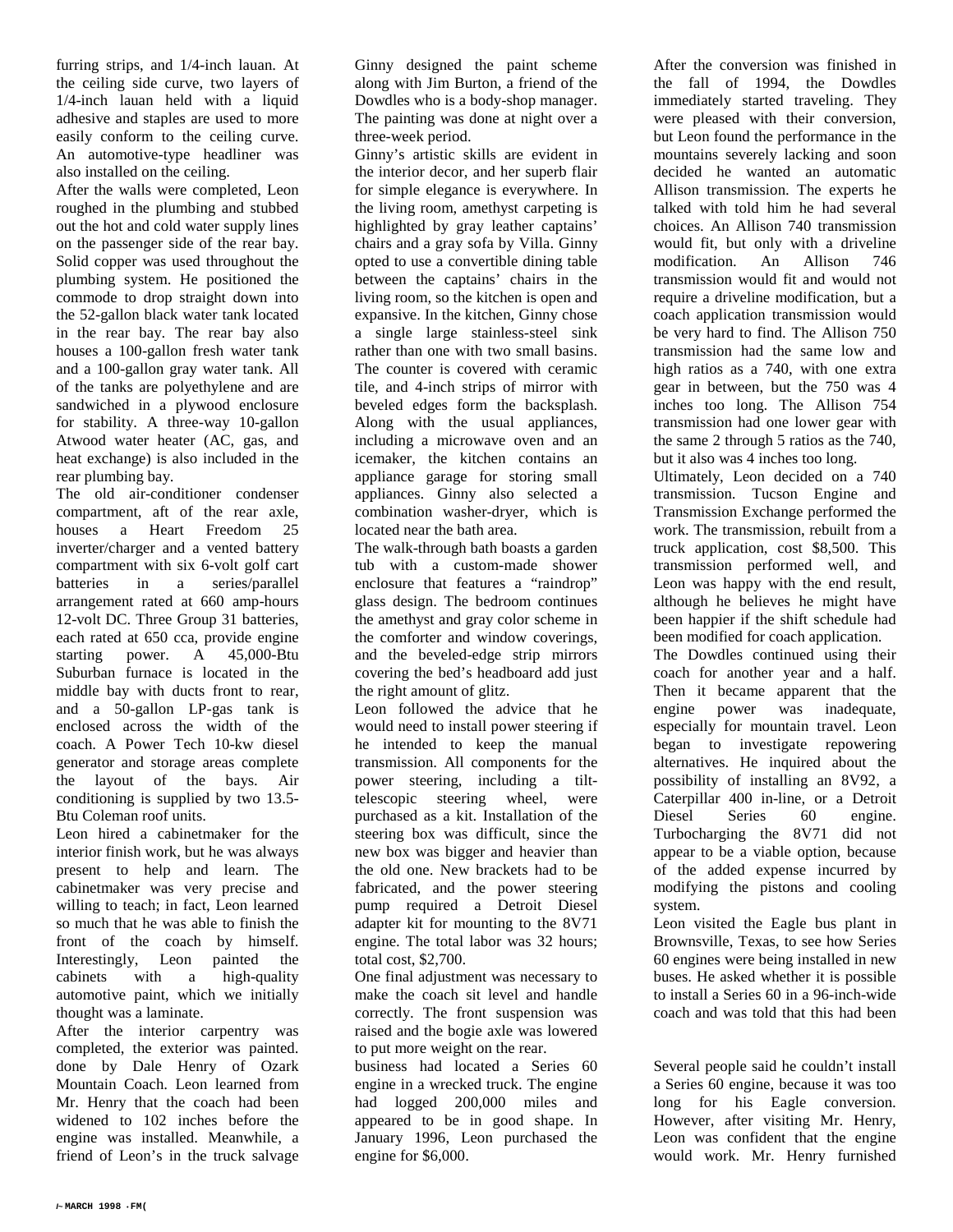engineering drawings of the required angle, motor mount positions, and information on adapting the transmission to the Series 60 engine. The Series 60 had a truck application oil pan, which was not appropriate for a motor coach. When Leon started shopping for the shallow coach oil pan, he found them to be very expensive. The fleet price was quoted at more than \$1,600, but he finally managed to find a pan for \$1,400. The oil pickup tube and bracket added another \$300.

While preparing to install the new pan, Leon decided to inspect the rod and main bearings. Although they showed little wear, he decided to replace the bearings while the pan was removed. The cost of the new bearings was \$325. An oil dipstick and oil fill spout were also needed.

Around this time, Leon met Richard Higgins, the Detroit Diesel representative in the Dallas area, who suggested purchasing an installation application manual. The manual cost \$80 but provided valuable information.

After Leon furnished certain specifications, such as rear end ratio, tire size, type of transmission, and the transmission serial number, Mr. Higgins conducted a performance evaluation and recommended the changes needed to adapt the 740 transmission to the higher torque engine, per Detroit Diesel specifications. He also recommended that Industrial Automatic, C7772, an Allison dealer in Irving, Texas, do the transmission work. The modifications included changing the stator and the pump, and reprogramming the valve body to change and modify the shift schedule. Some rebuilt parts were used. The total cost was \$2,200, although this amount would have been higher if all new parts had been used. The final engine work included adjusting the valves and changing the Jake brake springs, as recommended by Detroit Diesel. That cost \$65. The Prevost part #550688, purchased from Prevost EXPAR for \$275. A third pulley, which is aligned with the crankshaft pulley and the fan hub pulley, is used to pull two 130-amp alternators that are mounted side by

total price of purchasing the Series 60 engine, modifying it for a bus installation, and adapting the transmission was \$17,370.

After the engine was ready to be installed, Leon prepared the coach to receive the new transmission-engine assembly. He removed the old engine and radiator and then cleaned and repainted the engine compartment. The floor under the bed was raised approximately 10 inches to provide clearance for the taller engine. Other than minor modifications and recarpeting, no other changes were made to the coach interior.

Some hoses and wiring had to be relocated and extended to fit the new engine. The power steering pump on the 8V71 engine is positioned on the back of the engine, toward the front of the coach. The power steering pump on the Series 60 engine is on the front of the engine, toward the rear of the coach. This meant that the power steering hydraulic lines had to be extended. The air dryer was also moved to the rear of the coach, and the air lines were extended to it.

Eagle Coach Corporation, C3031, makes motor mounts for the 102-inchwide coach, but because Leon's coach is a 96-inch-wide model, he had to fabricate his own motor mounts. The location, angles, and alignment of the engine were determined from specifications obtained from Eagle and Mr. Henry. Leon used a 4-inch channel iron that measured 3/8-inch thick. He decided to use the same kind of motor mounting assemblies that were used in the original truck application; those assemblies were purchased new and installed on the fabricated brackets. Next, the transmission was assembled to the engine. This required a crankshaft hub for the Series 60 engine. The hub was the only part required to adapt the installation of the transmission to the engine. A new driveline was purchased from Eagle Coach Corporation and connected to the side above the miter box.

After three months, the radiator and charge air cooler arrived. These components were temporarily mounted in place while Leon built and installed the radiator mounting

transmission. The engine, transmission, and driveline were then rolled into position for an alignment and length check. The engine must be far enough into the engine compartment to allow for proper alignment of the miter- box drive belts.

The driveline was then coupled to determine how much travel remained in the slip joint. Leon already had been advised by Spicer Engineering that it was important not to bottom out the driveline at the slip joint and that a minimum of 1 1/8 inches of travel was required. When Leon measured, he had 1  $1/4$  inches — a full  $1/8$  inch to spare! At this time all dimensions were confirmed. The engine was rolled back out, and Leon drilled the holes needed to attach the motor mount assemblies to the frame rails. The engine was then rolled in and checked for fit. Leon noted that the fan hub was not compatible with the fan of choice, so he ordered a Model 10 fan hub from Eagle Coach. This hub is compatible with the nine-blade plastic fan. At the same time, he ordered the current production radiator and charge air cooler assembly.

Leon was told there would be at least a two-month wait to receive the radiator assembly. During this time, he modified the engine compartment to accept the new radiator and charge air assembly. He received the fan and fan hub along with an installation drawing, so he was able to install those parts without difficulty.

When the engine compartment modifications were completed, Leon decided to install the engine while waiting for the radiator. Once the engine was installed, he determined where to mount the truck-style air breather. He found that this breather was less expensive and an easier fit than the coach-style air breather The air intake tube was modified to enable mounting the breather above the air dryer and under the air intake box on the curb side. The miter box was

brackets. The final positions of the radiator and charge air cooler were set to maintain clearance with the fan. Leon then fabricated piping to extend to and from the charge air cooler and the engine; he installed the piping with